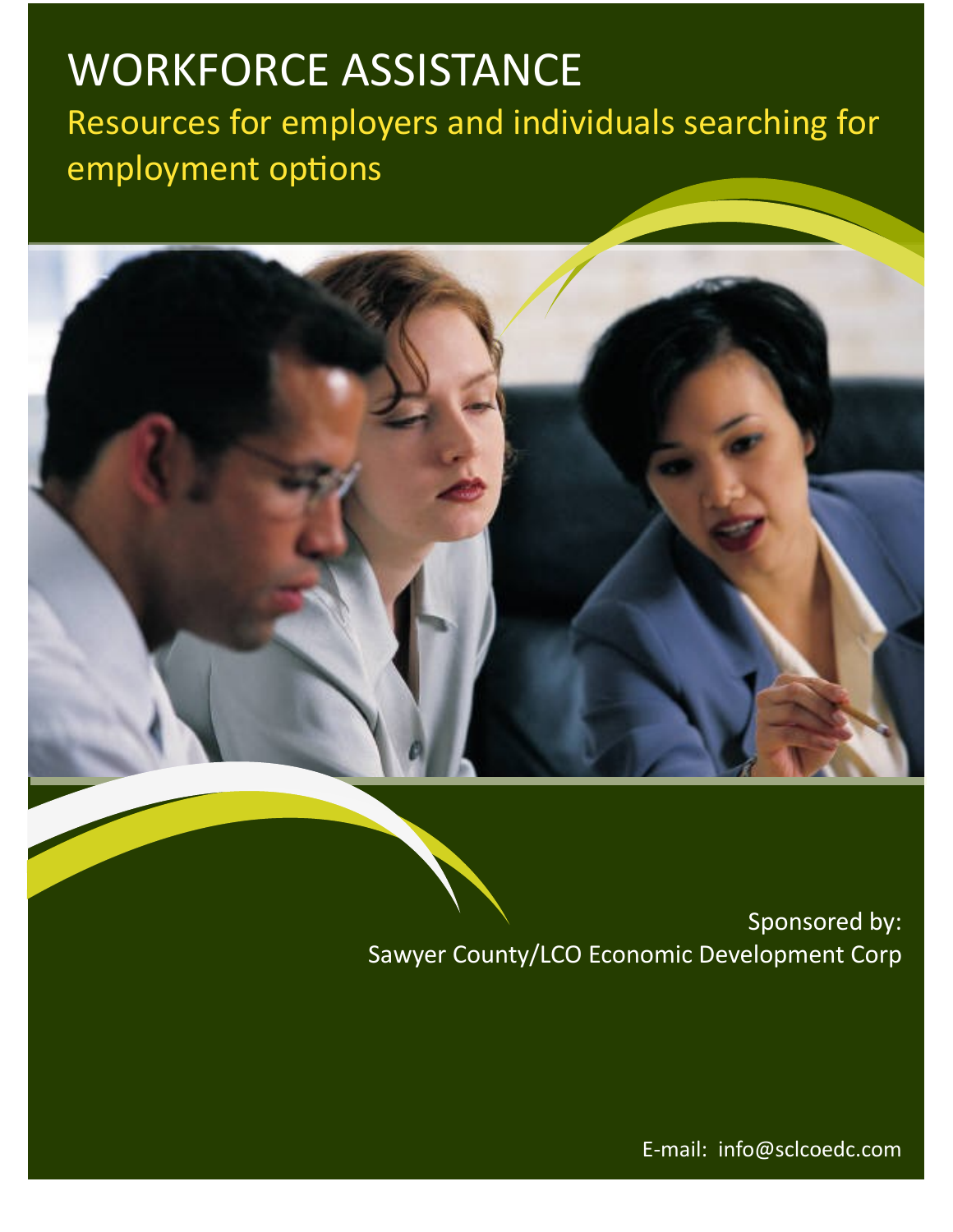

## NUMEROUS JOB FAIRS ARE HELD IN THE GREATER HAYWARD AREA

■ Each spring (March) the Hayward Community School District conducts job fair for school students. To participate

 $\Rightarrow$  Contact: 715.634.2619

■ LCO Career Fair usually held in March— Contact LCO Community College

#### CONSIDER THE FOLLOWING JOB

#### OPPORTUNITIES AS WELL:

- Facebook—make a public post on your business or personal page and invite viewers to SHARE
- State organizations for your type of business or industry
- Contact the Hayward Community School counselors to investigate a job shadowing opportunity
	- $\implies$  715.634.2619, ext. 9501
- Contact the Winter Community School:  $\implies$  715.266.3301
- Check out an internship opportunity through Wisconsin Indianhead Technical College or LCO College (contact information on back page)
- INSPIRE NORTHWARD—works together with Career Cruising for K-12 to link students to local employers and community mentors, providing real world experience and enriching the local workforce

 $\Rightarrow$  715.635.2197; crohde@nwrpc.com

## **JOB POSTING INFORMATION FOR EMPLOYERS & JOB SEEKERS**

#### THE FOLLOWING ONLINE AND IN-PERSON RESOURCES CAN ASSIST IN POSTING POSITIONS AND IN SEARCHING FOR JOBS:

- wisconsintechconnect.com
	- $\Rightarrow$  Wisconsin Indianhead Technical College free service for employers; graduates of the Wisconsin Technical College system can post resumes, as well — a resource for employers and job seekers
- indeed.com
	- $\Rightarrow$  Post keywords, location and other job conditions to search for job vacancies; post resumes
- Jobcenterofwisconsin.com
	- $\Rightarrow$  Source for job search, job postings, internships and more
- Haywardareachamber.com
	- $\Rightarrow$  Source for Chamber member postings and job seeker searches
- Sawyer Co/LCO Development Corp Facebook page; email a .PDF of your posting to the Executive Director listed herein and your post will be placed for a minimum of two-weeks; posted on FB at:
	- $\Rightarrow$  Sawyer County/LCO Economic Development Corp.
- Public Facebook group for connecting employers & job seekers in Sawyer & Rusk Counties: [https://www.facebook.com/groups/](https://www.facebook.com/groups/NorthwestWisconsinJobsSawyerRusk) [NorthwestWisconsinJobsSawyerRusk](https://www.facebook.com/groups/NorthwestWisconsinJobsSawyerRusk)

#### OTHER RESOURCES:

#### Northwest Wisconsin CEP (CEP)

- Workforce Innovation and Opportunity Act (WIOA) services provided including tuition assistance, On-the-Job Training, transportation and child care assistance. Transitional Jobs Program services include job placement, work experience, incentives, and support payments. Also, certified Navigators provide assistance in obtaining affordable healthcare through the Affordable Care Act and the Children's Health Insurance Program (CHIP), also known as BadgerCare Plus. Contact CEP for office hours at WITC-Hayward and LCO Community College.
	- $\Rightarrow$  (715) 635-2175; [info@nwcep.org;](mailto:info@nwcep.org) http://nwcep.org;
	- $\Rightarrow$  FB job link for posting/searching: www.facebook.com/CEPHayward

Sawyer County Record and/or Four Seasons newspapers:

- $\implies$  715.634.4881; classifieds 715.718.6442
- Workforce Resource, Inc. (W-2/FSET; must be on food share for FSET services) Available to low-income parents who are eligible and willing to work. Active participants may receive vouchers for: job search gas, GED/HSED test fees, car repairs and child care
	- $\implies$  855.792.5439; workforceresource.org/home.php
- LCO Workforce Investment Act Tribal Office

 $\implies$  715.634.8934 x7411

#### PUBLIC SERVICE POSTINGS CAN BE ARRANGED THROUGH:

Hayward Community School District: 715.634.2619

Winter Community School District: 715.266.3301

**WRLS Radio**: 715.634.4871; wrls@cheqnet.net; **WHSM Radio**: 715.468.9500 **WOJB Radio**: 715.634.2100

# Sponsored by Sawyer County/LCO Economic Development Corp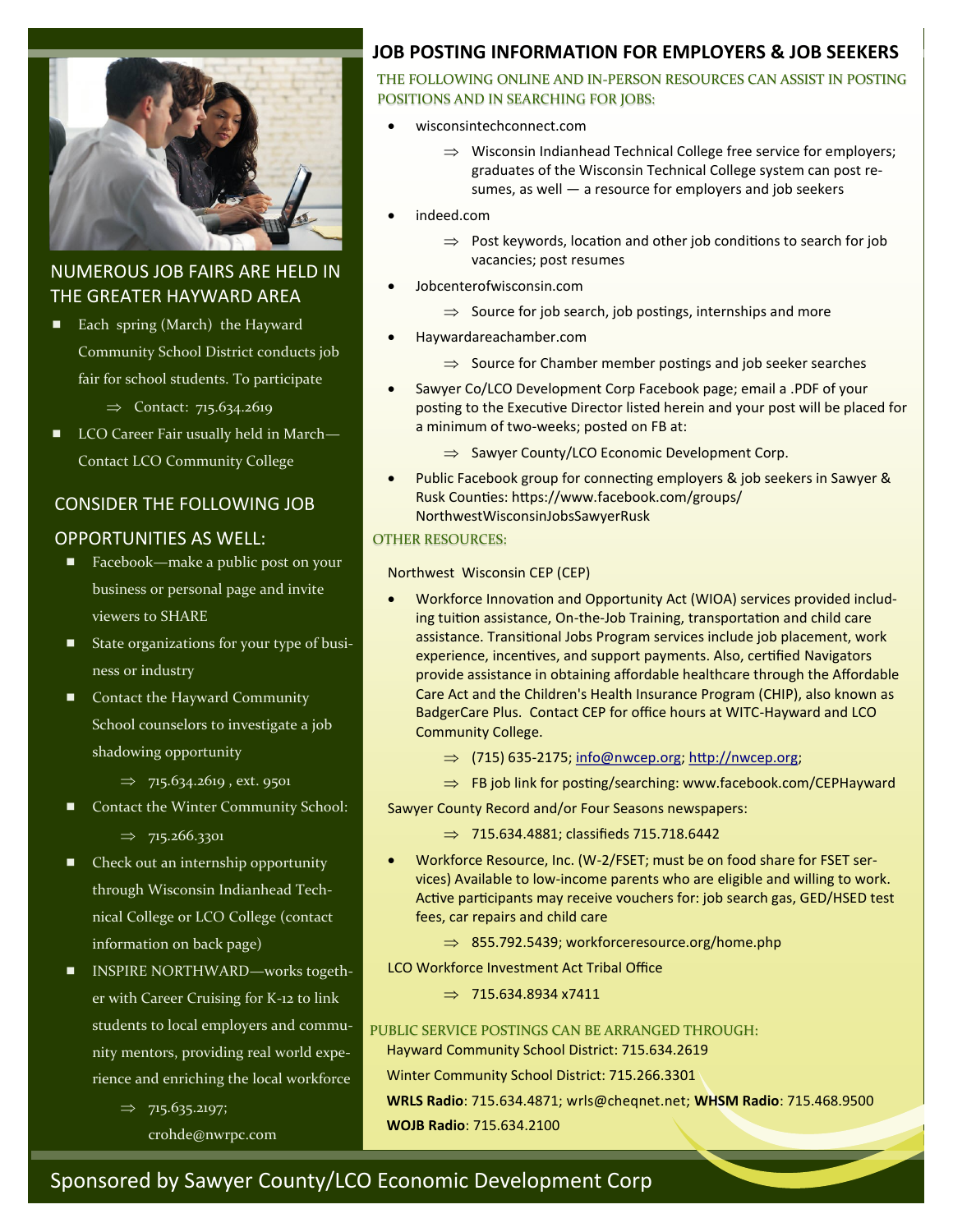# **NEED BENEFIT ASSISTANCE?**

#### CHILD CARE ASSISTANCE

Contact Northwest Connection Family Resources (800) 733.KIDS or (715) 634.2299 to receive information on a database of providers and child care options.

Online: www.wisconsinchild.org

#### HOUSING ASSISTANCE

- LCO Housing Authority
	- $\Rightarrow$  715.634.2147
- Sawyer County Housing Authority (SCHA)
	- $\implies$  715.634.4280

#### UTILITY ASSISTANCE

- Energy Assistance/Weatherization  $\Rightarrow$  Sawyer County Health & Human Services 715.634.4806
- LCO Energy Assistance/
	- Weatherization
		- $\implies$  715.634.8934
- Salvation Army/Utility Assistance  $\Rightarrow$  715.634.1050

#### TRANSPORTATION ASSISTANCE

Public bus service through Namekagon Transit: 715.634.6633

#### OTHER BENEFIT ASSISTANCE

Northern Income Maintenance Consortium

 Access.wi.gov; 888.794.5722 (apply for FoodShare, BadgerCare Plus, Medicaid, Child Care Assistance)

## INDIANHEAD COMMUNITY ACTION AGENCY (SSVF Program)

• Supportive services for veteran families and rapid rehousing program (placement for homeless veterans)

# ADDITIONAL RESOURCES FOR BUSINESS DEVELOPMENT ARE AVAILABLE THROUGH THE SAWYER COUNTY/LCO ECONOMIC DEVELOPMENT CORPORATION:

The Sawyer Co/LCO Economic Development Corp can assist existing businesses and developing prospective business owners in developing business plans, exploring marketing options and "making the right connections". We are a liaison between many organizations and programs whose primary purpose is to maintain the viability of small business. If we don't have the answer or resources to assist you, we will make every effort to find someone who can speak to your direct request.

 $\Rightarrow$  Visit us on Facebook at: Sawyer County/LCO Economic Development Corp. or email:

# Video Links to Help Sell Hayward's Many Features to Prospective Job Applicants:

- Justin Timberlake Can't Stop the Feeling: [https://www.youtube.com/watch?](https://www.youtube.com/watch?v=73pbb337YsA) [v=73pbb337YsA](https://www.youtube.com/watch?v=73pbb337YsA)
- Around the Corner with John McGivern: [https://www.youtube.com/watch?](https://www.youtube.com/watch?v=9jQtemrNXsE) [v=9jQtemrNXsE](https://www.youtube.com/watch?v=9jQtemrNXsE)
- Discover Wisconsin CAMBA: <https://www.youtube.com/watch?v=TbYbj9LAaQw>
- Discover Wisconsin Flambeau River: [http://discoverwisconsin.com/video/northwoods](http://discoverwisconsin.com/video/northwoods-fun-flambeau/)-fun[flambeau/](http://discoverwisconsin.com/video/northwoods-fun-flambeau/)

#### [LCO Vocational Rehabilitation Program](http://www.lco-vr.com/)

Provides culturally-appropriate vocational rehabilitation services to Native Americans with disabilities who reside on the LCO reservation and in Sawyer County. VR services are provided consistent with individual strengths; resources, priorities, concerns, abilities, capabilities and informed choice to assist individuals prepare for and engage in gainful employment.

715.638.5161; [www.lco](http://www.lco-vr.com/)-vr.com